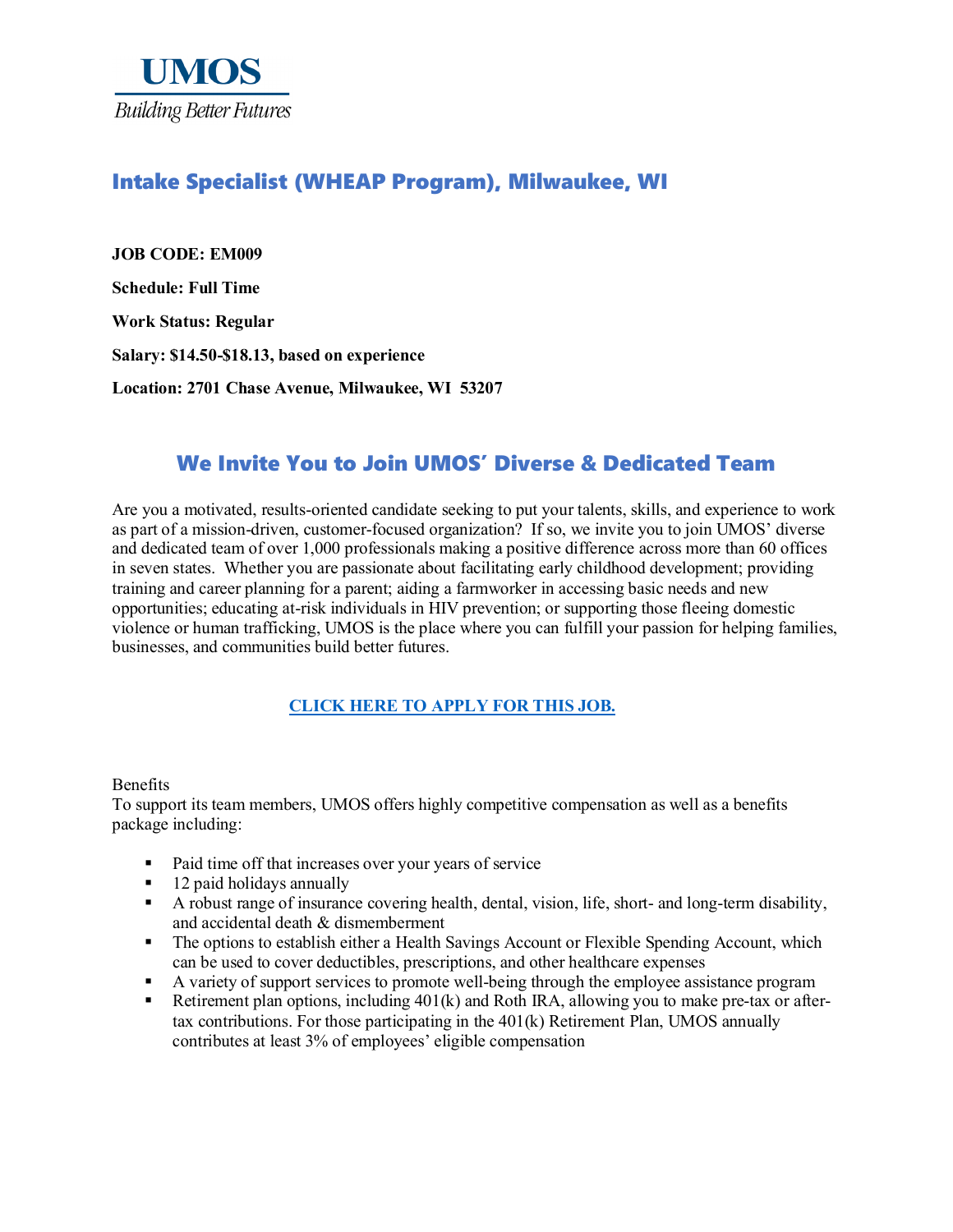

### Diversity & Equal Opportunity

UMOS is proud to be an Equal Opportunity Employer, and encourages qualified candidates of all backgrounds to apply, irrespective of race, ethnicity, color, religion, sex, national origin, sexual orientation, marital status, disability, age, parental status, and military service, or any other status protected by federal, state, or local law. In fact, 78% of senior management positions are held by people of color and women.

# Are you a customer service pro who would love to help people in our community get the resources that they need? We have an amazing opportunity for you!

In this role, you will be responsible for conducting outreach activities at various locations, screening applicants by phone, mail or face-to-face and complete applications for the WHEAP (Wisconsin Home Energy Assistance) program. You will assist with resource fairs, providing applicants, the public and community agencies with WHEAP information and other available community resources regarding programs and services.

#### Primary Responsibilities:

- 1. Provide efficient, interactive WHEAP intake services by phone, face-to-face or by mail and determineprogram eligibility.
- 2. Verify earned and unearned income, including wages, child support, TANF, Social Security,Unemployment Insurance, etc.
- 3. Enter applications into the WHEAP electronic data system timely and accurately.
- 4. Answer phones, schedule appointments and provide program information to applicants.
- 5. Communicate with vendors regarding repairs and emergency fuelfills.
- 6. Provide timely and accurate response to prevent disconnections and adhere to written crisis policy whenproviding responses.
- 7. Respond to applicant questions, assist with verification, and carry out benefits processing in a timely manner.
- 8. Conduct community outreach and provide mobile intake services at community agencies, seniorcenters, housing/neighborhood centers and other locations to as deemed applicable.
- 9. Conduct home visits as necessary for the elderly, handicapped and disabled.
- 10. Make referrals to weatherization program for possible Furnace repair or replacement or homes identified with high gas or electric usage based on targeted home performance.
- 11. Participate in program awareness events held throughout thecommunity.